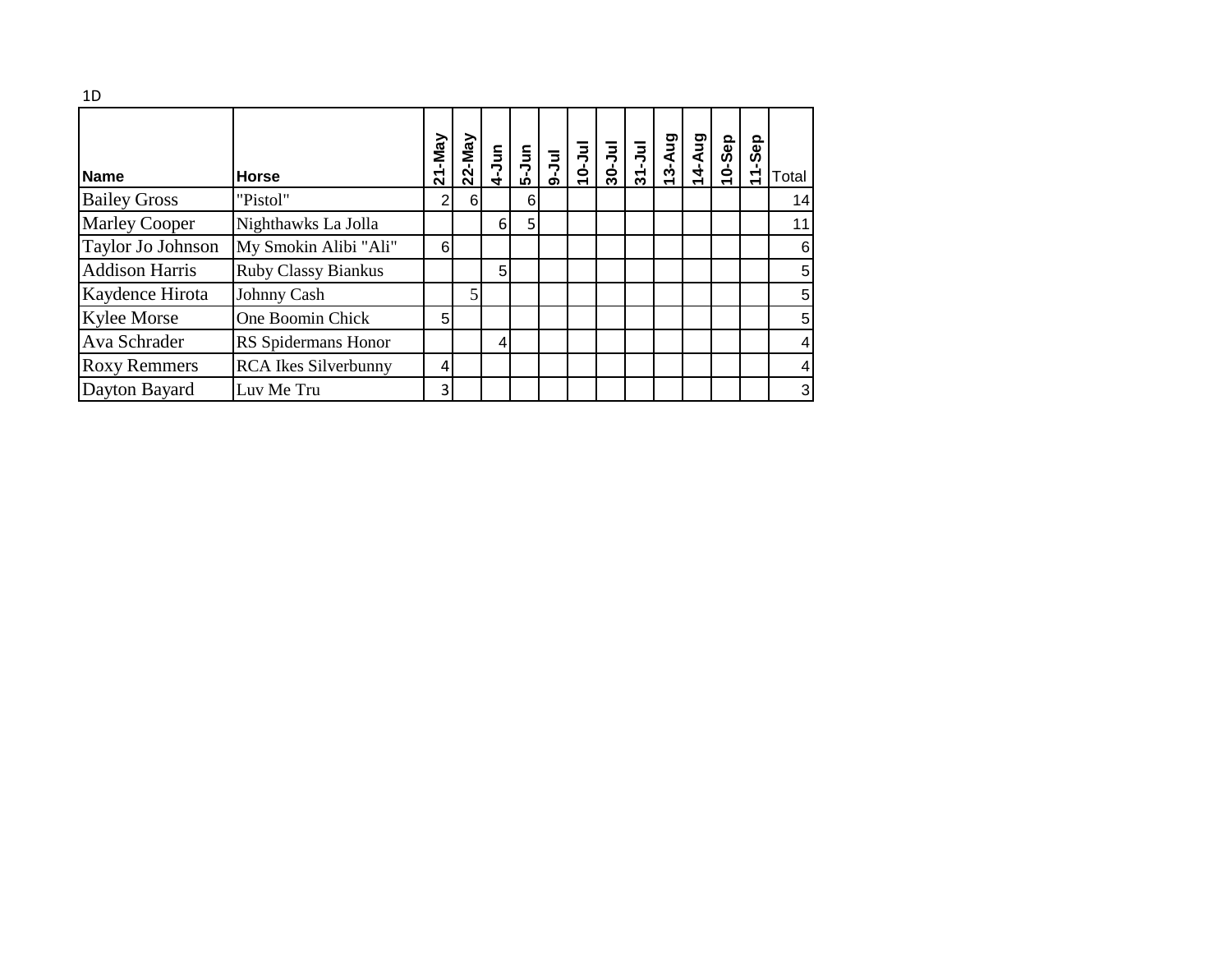| 2D                     |                                |        |           |                  |                                                                       |  |                                                                                                              |       |       |           |     |                |
|------------------------|--------------------------------|--------|-----------|------------------|-----------------------------------------------------------------------|--|--------------------------------------------------------------------------------------------------------------|-------|-------|-----------|-----|----------------|
| <b>Name</b>            | <b>Horse</b>                   | 21-May | $22$ -May |                  | $\frac{1}{4}$ $\frac{1}{5}$ $\frac{1}{2}$ $\frac{1}{2}$ $\frac{1}{2}$ |  | $\begin{array}{c c c c} \hline 1 & 3 & 3 & 3 \\ 3 & 3 & 3 & 3 \\ \hline 5 & 3 & 3 & 3 \\ \hline \end{array}$ | 3-Aug | 4-Aug | $10-$ Sep | Sep | Total          |
| <b>Roxy Remmers</b>    | <b>RCA</b> Ikes Silverbunny    |        | 61        | $\left 4\right $ | 6                                                                     |  |                                                                                                              |       |       |           |     | 16             |
| <b>Josey Majors</b>    | "Lucky"                        |        |           | 3                | 5                                                                     |  |                                                                                                              |       |       |           |     | 8 <sup>1</sup> |
| <b>Hadley Anderson</b> | Twisted with a Breeze "Breezy" |        |           | າ                |                                                                       |  |                                                                                                              |       |       |           |     | $6 \mid$       |
| <b>Lilly Davis</b>     | <b>Chicks Second</b>           |        |           | 6                |                                                                       |  |                                                                                                              |       |       |           |     | $6 \mid$       |
| Cyndle Haller          | C Ya Snapper "Pepper"          |        |           | 5                |                                                                       |  |                                                                                                              |       |       |           |     | 5 <sub>l</sub> |
| Ava Schrader           | RS Spidermans Honor            |        |           |                  | 3                                                                     |  |                                                                                                              |       |       |           |     | $\mathbf{3}$   |
| Kaydence Hirota        | Johnny Cash                    |        |           |                  |                                                                       |  |                                                                                                              |       |       |           |     |                |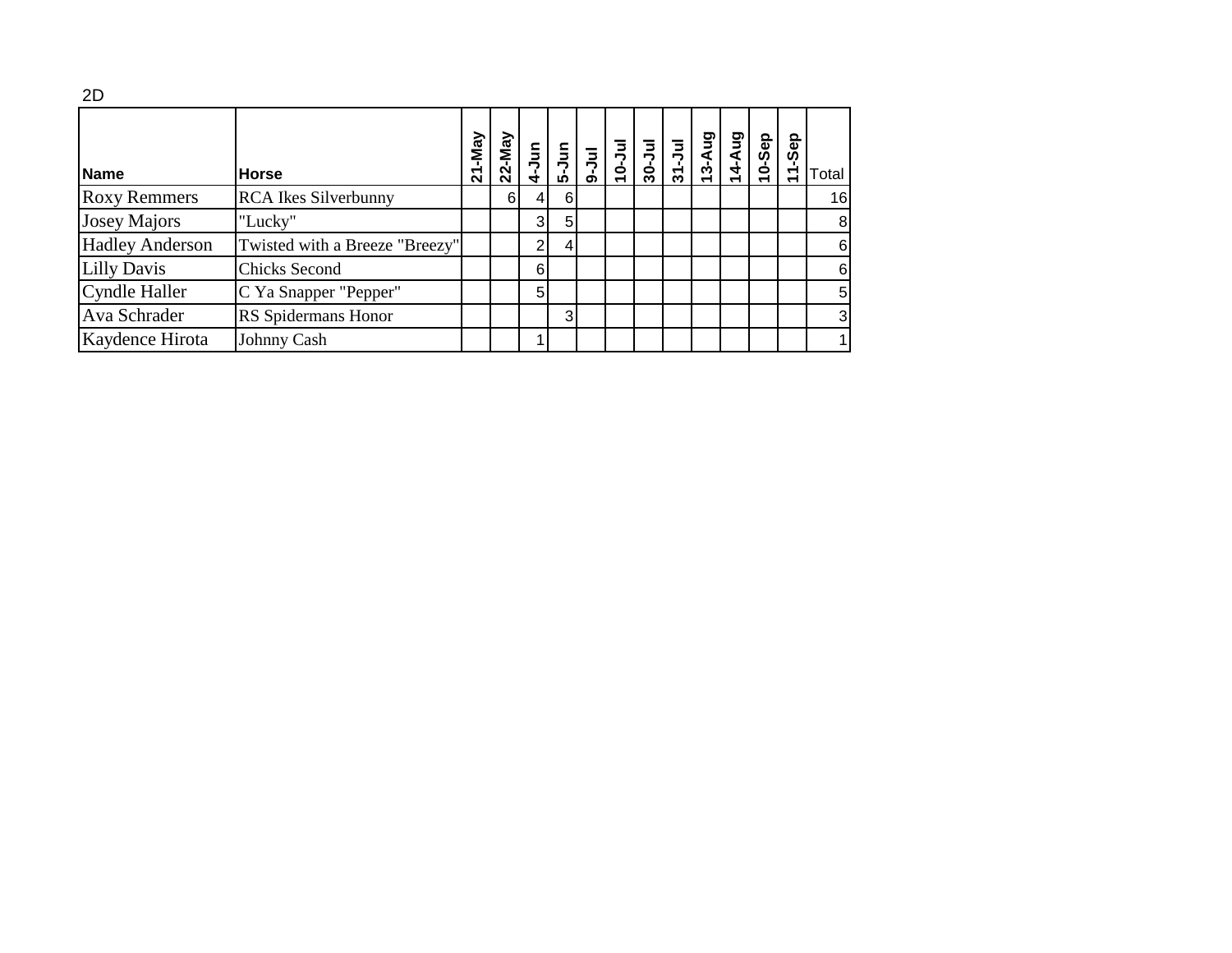| 3D                     |                              |            |                |                  |                                                                                            |            |                       |        |       |        |        |       |
|------------------------|------------------------------|------------|----------------|------------------|--------------------------------------------------------------------------------------------|------------|-----------------------|--------|-------|--------|--------|-------|
| <b>Name</b>            | <b>Horse</b>                 | $21 - May$ |                |                  | $\begin{array}{c c c c} \n\hline\n22-Ma \\ \hline\n4-Ju \\ \hline\n4 & 5 & 3\n\end{array}$ | $10 - Jul$ | $\frac{30-3u}{31-3u}$ | 13-Aug | 4-Aug | 10-Sep | 11-Sep | Total |
| <b>Kennedy Martin</b>  | Kota                         |            | 5 <sup>1</sup> | $6 \overline{6}$ |                                                                                            |            |                       |        |       |        |        | 11    |
| <b>Rylee Twaddle</b>   | "Kitty"                      |            | 6              | 5                |                                                                                            |            |                       |        |       |        |        | 11    |
| <b>Hadley Anderson</b> | Twisted with a Breeze "Breel | $6 \mid$   | $\vert$        |                  |                                                                                            |            |                       |        |       |        |        | 10    |
| <b>Skyler Lasley</b>   | <b>Envious Rubies</b>        |            |                |                  | 6                                                                                          |            |                       |        |       |        |        | 6     |
| <b>Cyndle Haller</b>   | C Ya Snapper "Pepper"        |            |                |                  | 5                                                                                          |            |                       |        |       |        |        | 5     |
| Morgann Miller         | Charisma of God              |            |                | 4                |                                                                                            |            |                       |        |       |        |        | 4     |
| <b>Lincoln Bernard</b> | Bella                        |            | 3              |                  |                                                                                            |            |                       |        |       |        |        | 3     |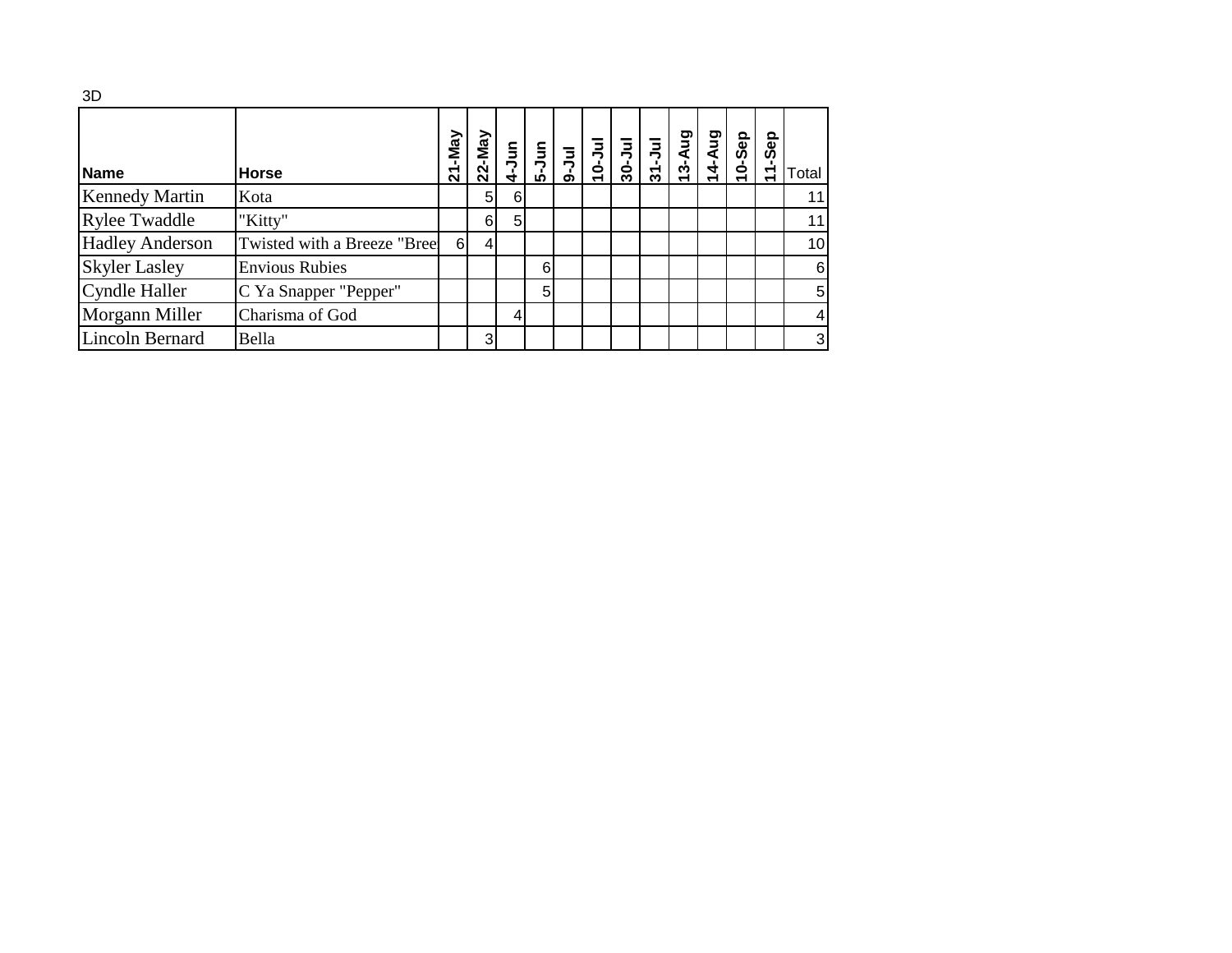| <b>Name</b>              | Horse                        | 21-May | $22$ -May | $4-Jun$        |                | $\frac{1}{2}$<br>$\frac{1}{2}$<br>$\frac{1}{2}$<br>$\frac{1}{2}$<br>$\frac{1}{2}$<br>$\frac{1}{2}$ | $30 - Ju$ | $31 - Ju$ | 3-Aug | 14-Aug | 10-Sep | -Sep<br>$\frac{1}{\tau}$ | Total |
|--------------------------|------------------------------|--------|-----------|----------------|----------------|----------------------------------------------------------------------------------------------------|-----------|-----------|-------|--------|--------|--------------------------|-------|
| Leah Kempinski           | Twistbarconclusive "Twister" |        |           | 4              | 5 <sub>5</sub> |                                                                                                    |           |           |       |        |        |                          | 9     |
| Macy Twaddle             | "Kitty"                      |        | 6         | $\overline{3}$ |                |                                                                                                    |           |           |       |        |        |                          | 9     |
| <b>Brooklyn Ward</b>     | Shesasmartsmokinlena         |        |           | 6              |                |                                                                                                    |           |           |       |        |        |                          | 6     |
| Morgann Miller           | Charisma of God              |        |           |                | $6 \mid$       |                                                                                                    |           |           |       |        |        |                          | 6     |
| Leanna Campbell  "Rosie" |                              |        |           | 5              |                |                                                                                                    |           |           |       |        |        |                          | 5     |
| <b>Skyler Lasley</b>     | <b>Envious Rubies</b>        |        | 5         |                |                |                                                                                                    |           |           |       |        |        |                          | 5     |
| <b>Kennedy Martin</b>    | Kota                         |        |           |                | 4              |                                                                                                    |           |           |       |        |        |                          | 4     |
| <b>Rylee Twaddle</b>     | "Kitty"                      |        |           |                | 3 <sup>l</sup> |                                                                                                    |           |           |       |        |        |                          | 3     |

 $4D$